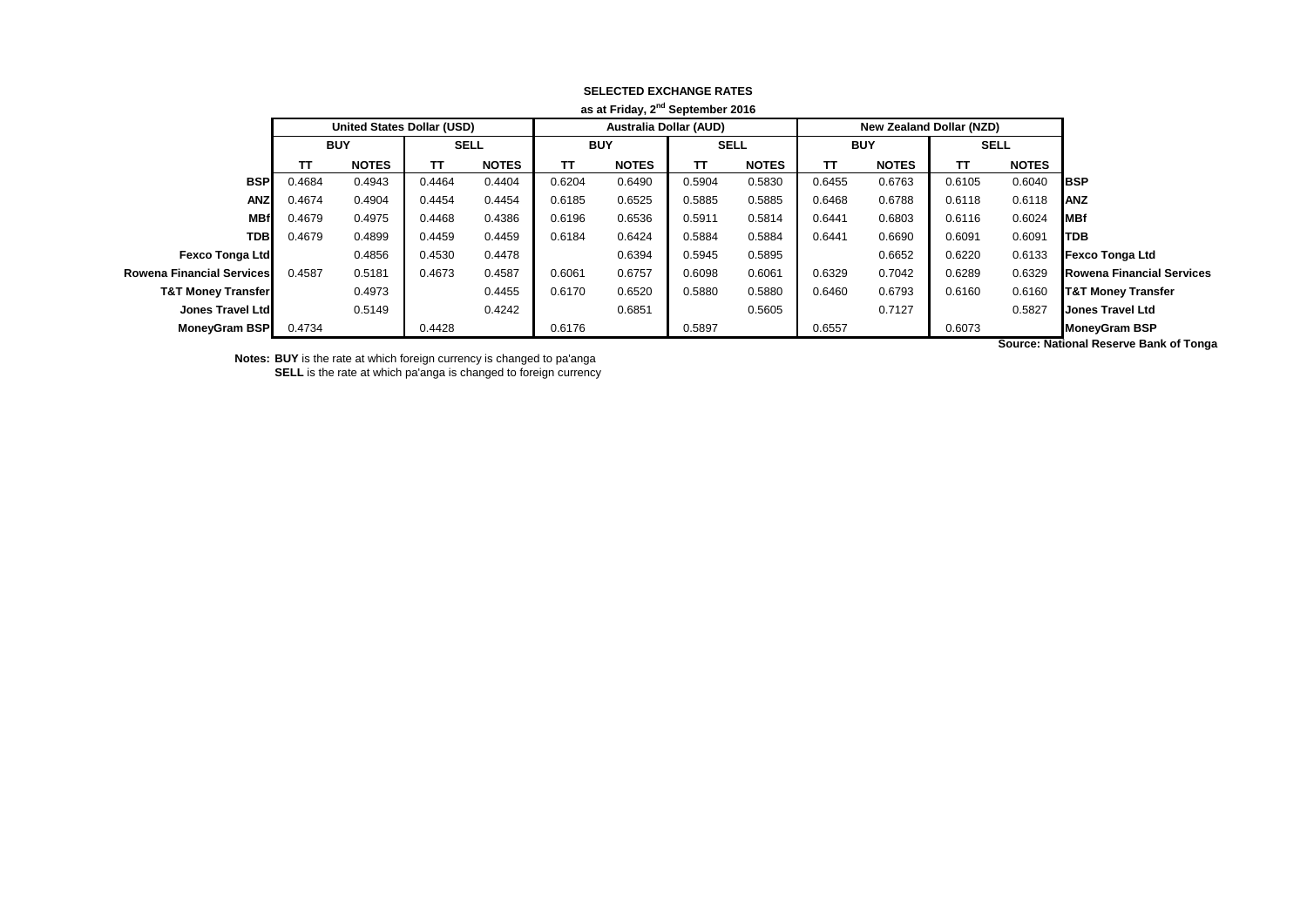|                                  | as at Friday, 9 <sup>th</sup> September 2016 |                                   |             |              |            |                               |             |              |            |                          |             |              |                                                 |
|----------------------------------|----------------------------------------------|-----------------------------------|-------------|--------------|------------|-------------------------------|-------------|--------------|------------|--------------------------|-------------|--------------|-------------------------------------------------|
|                                  |                                              | <b>United States Dollar (USD)</b> |             |              |            | <b>Australia Dollar (AUD)</b> |             |              |            | New Zealand Dollar (NZD) |             |              |                                                 |
|                                  | <b>BUY</b>                                   |                                   | <b>SELL</b> |              | <b>BUY</b> |                               | <b>SELL</b> |              | <b>BUY</b> |                          | <b>SELL</b> |              |                                                 |
|                                  | тτ                                           | <b>NOTES</b>                      | TΤ          | <b>NOTES</b> | TΤ         | <b>NOTES</b>                  | TΤ          | <b>NOTES</b> | TΤ         | <b>NOTES</b>             | TΤ          | <b>NOTES</b> |                                                 |
| <b>BSP</b>                       | 0.4720                                       | 0.4979                            | 0.4500      | 0.4440       | 0.6183     | 0.6469                        | 0.5883      | 0.5809       | 0.6413     | 0.6721                   | 0.6063      | 0.5998       | <b>IBSP</b>                                     |
| <b>ANZ</b>                       | 0.4710                                       | 0.4940                            | 0.4490      | 0.4490       | 0.6166     | 0.6506                        | 0.5866      | 0.5866       | 0.6431     | 0.6751                   | 0.6081      | 0.6081       | <b>IANZ</b>                                     |
| <b>MBf</b>                       | 0.4715                                       | 0.5000                            | 0.4504      | 0.4425       | 0.6175     | 0.6494                        | 0.5889      | 0.5780       | 0.6399     | 0.6757                   | 0.6074      | 0.5952       | <b>IMBf</b>                                     |
| <b>TDBI</b>                      | 0.4715                                       | 0.4935                            | 0.4495      | 0.4495       | 0.6169     | 0.6409                        | 0.5869      | 0.5869       | 0.6408     | 0.6657                   | 0.6058      | 0.6058       | <b>I</b> TDB                                    |
| <b>Rowena Financial Services</b> | 0.4608                                       | 0.5181                            | 0.4695      | 0.4608       | 0.6024     | 0.6711                        | 0.6098      | 0.6024       | 0.6289     | 0.6993                   | 0.6250      | 0.6289       | <b>Rowena Financial Services</b>                |
| <b>T&amp;T Money Transfer</b>    |                                              | 0.5009                            |             | 0.4530       | 0.6140     | 0.6499                        | 0.5880      | 0.5880       | 0.6460     | 0.6751                   | 0.6100      | 0.6100       | <b>T&amp;T Money Transfer</b>                   |
| Jones Travel Ltd                 |                                              | 0.5187                            |             | 0.4276       |            | 0.6831                        |             | 0.5587       |            | 0.7089                   |             | 0.5791       | <b>Jones Travel Ltd</b>                         |
|                                  |                                              |                                   |             |              |            |                               |             |              |            |                          |             |              | According Mathematics and according to the com- |

## **SELECTED EXCHANGE RATES**

**Notes: BUY** is the rate at which foreign currency is changed to pa'anga

**SELL** is the rate at which pa'anga is changed to foreign currency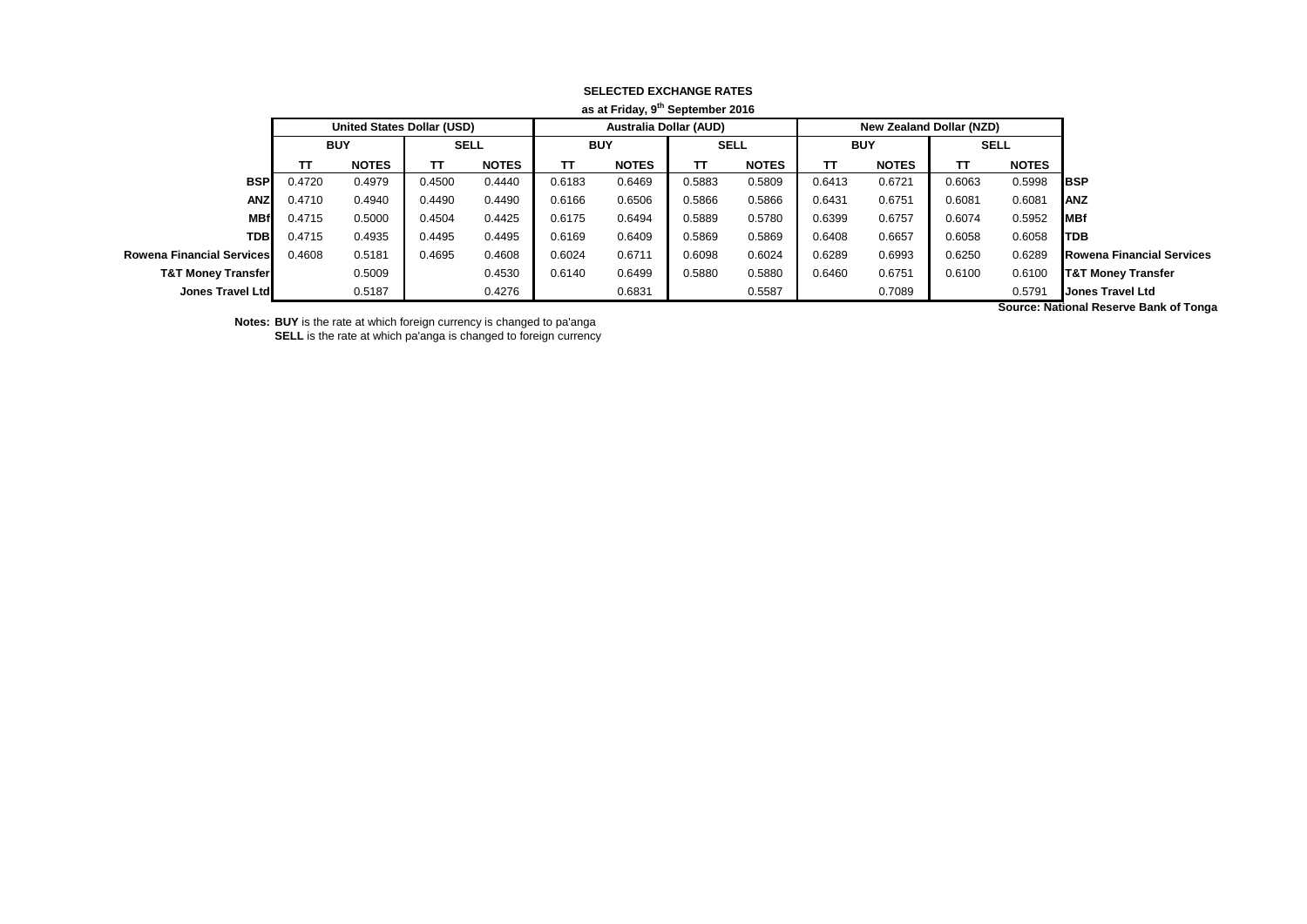|                                  |                                   |              |             |              |            | as at Friday, to September 2016 |             |              |            |                          |             |                      |                                  |
|----------------------------------|-----------------------------------|--------------|-------------|--------------|------------|---------------------------------|-------------|--------------|------------|--------------------------|-------------|----------------------|----------------------------------|
|                                  | <b>United States Dollar (USD)</b> |              |             |              |            | <b>Australia Dollar (AUD)</b>   |             |              |            | New Zealand Dollar (NZD) |             |                      |                                  |
|                                  | <b>BUY</b>                        |              | <b>SELL</b> |              | <b>BUY</b> |                                 | <b>SELL</b> |              | <b>BUY</b> |                          | <b>SELL</b> |                      |                                  |
|                                  | ΤТ                                | <b>NOTES</b> | TΤ          | <b>NOTES</b> | TΤ         | <b>NOTES</b>                    | TΤ          | <b>NOTES</b> | TΤ         | <b>NOTES</b>             | TΤ          | <b>NOTES</b>         |                                  |
| <b>BSP</b>                       | 0.4698                            | 0.4957       | 0.4478      | 0.4418       | 0.6258     | 0.6544                          | 0.5958      | 0.5884       | 0.6449     | 0.6757                   | 0.6099      | 0.6034               | <b>IBSP</b>                      |
| <b>ANZ</b>                       | 0.4688                            | 0.4918       | 0.4468      | 0.4468       | 0.6235     | 0.6575                          | 0.5935      | 0.5935       | 0.6461     | 0.6781                   | 0.6111      | 0.6111               | <b>ANZ</b>                       |
| <b>MBf</b>                       | 0.4693                            | 0.4975       | 0.4482      | 0.4405       | 0.6250     | 0.6579                          | 0.5964      | 0.5848       | 0.6435     | 0.6803                   | 0.6110      | 0.5988               | <b>MBf</b>                       |
| <b>TDB</b>                       | 0.4693                            | 0.4913       | 0.4473      | 0.4473       | 0.6245     | 0.6485                          | 0.5945      | 0.5945       | 0.6440     | 0.6689                   | 0.6090      | 0.6090               | TDB                              |
| <b>Fexco Tonga Ltd</b>           |                                   | 0.4871       | 0.4534      | 0.4491       |            | 0.6450                          | 0.5979      | 0.5947       |            | 0.6645                   | 0.6201      | 0.6127               | <b>Fexco Tonga Ltd</b>           |
| <b>Rowena Financial Services</b> | 0.4587                            | 0.5155       | 0.4630      | 0.4587       | 0.6135     | 0.6803                          | 0.6098      | 0.6135       | 0.6289     | 0.7042                   | 0.6250      | 0.6289               | <b>Rowena Financial Services</b> |
| <b>T&amp;T Money Transfer</b>    |                                   | 0.4987       |             | 0.4508       |            | 0.6574                          | 0.5952      | 0.5952       | 0.6460     | 0.6787                   | 0.6100      | 0.6100               | <b>T&amp;T Money Transfer</b>    |
| Jones Travel Ltd                 |                                   | 0.5164       |             | 0.4255       |            | 0.6904                          |             | 0.5652       |            | 0.7120                   |             | 0.5820               | <b>Jones Travel Ltd</b>          |
| MoneyGram BSP                    | 0.4776                            |              | 0.4468      |              | 0.6176     |                                 | 0.5878      |              | 0.6633     |                          | 0.6143      |                      | <b>MoneyGram BSP</b>             |
| KlickEx                          |                                   |              | 0.4593      |              |            |                                 | 0.6076      |              |            |                          | 0.6251      |                      | <b>KlickEx</b>                   |
|                                  |                                   |              |             |              |            |                                 |             |              |            |                          |             | $\sim$ $\sim$ $\sim$ |                                  |

## **SELECTED EXCHANGE RATES as at Friday, 16th September 2016**

**Notes: BUY** is the rate at which foreign currency is changed to pa'anga **SELL** is the rate at which pa'anga is changed to foreign currency